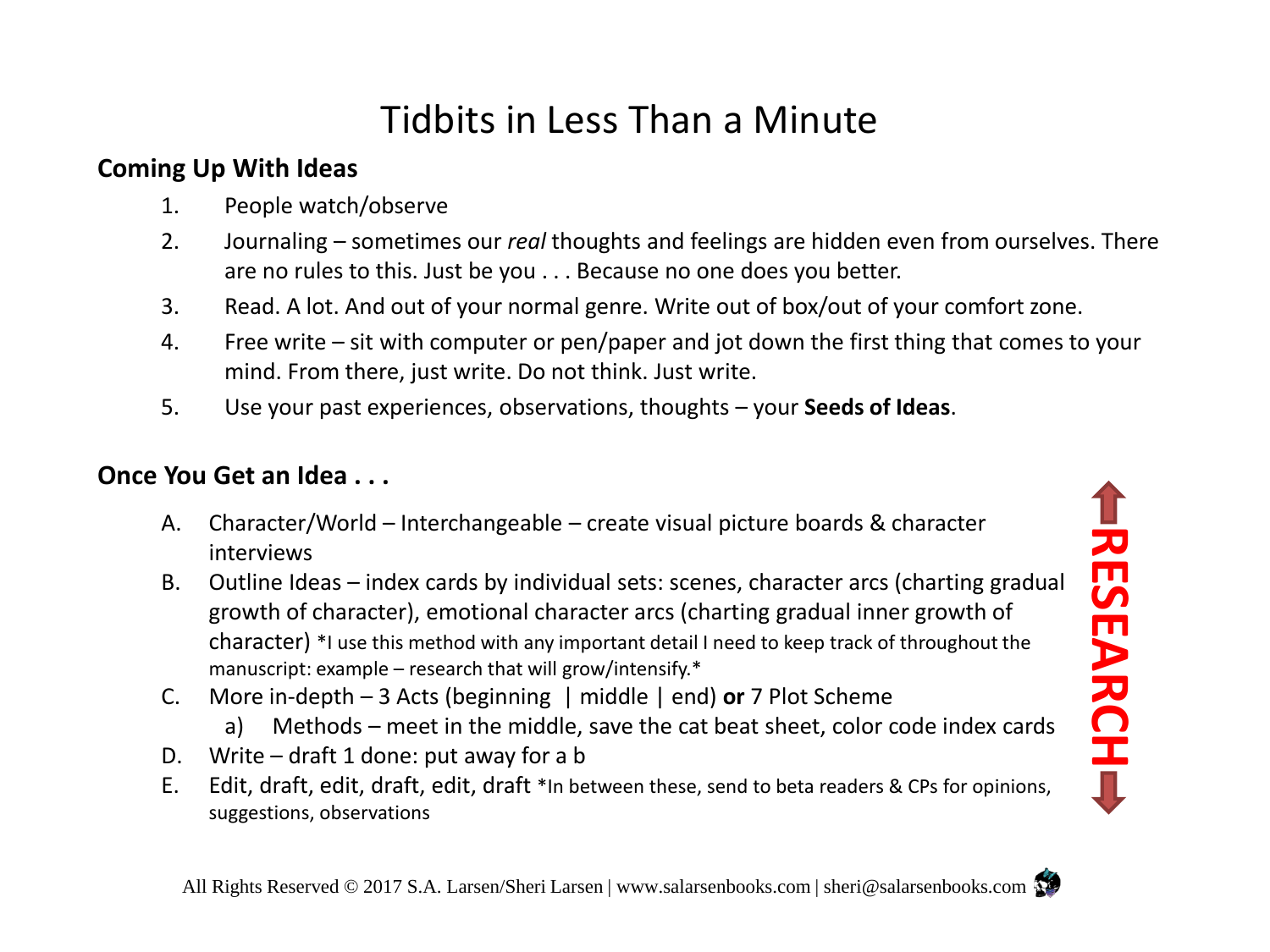

All Rights Reserved © 2017 S.A. Larsen/Sheri Larsen | www.salarsenbooks.com | sheri@salarsenbooks.com